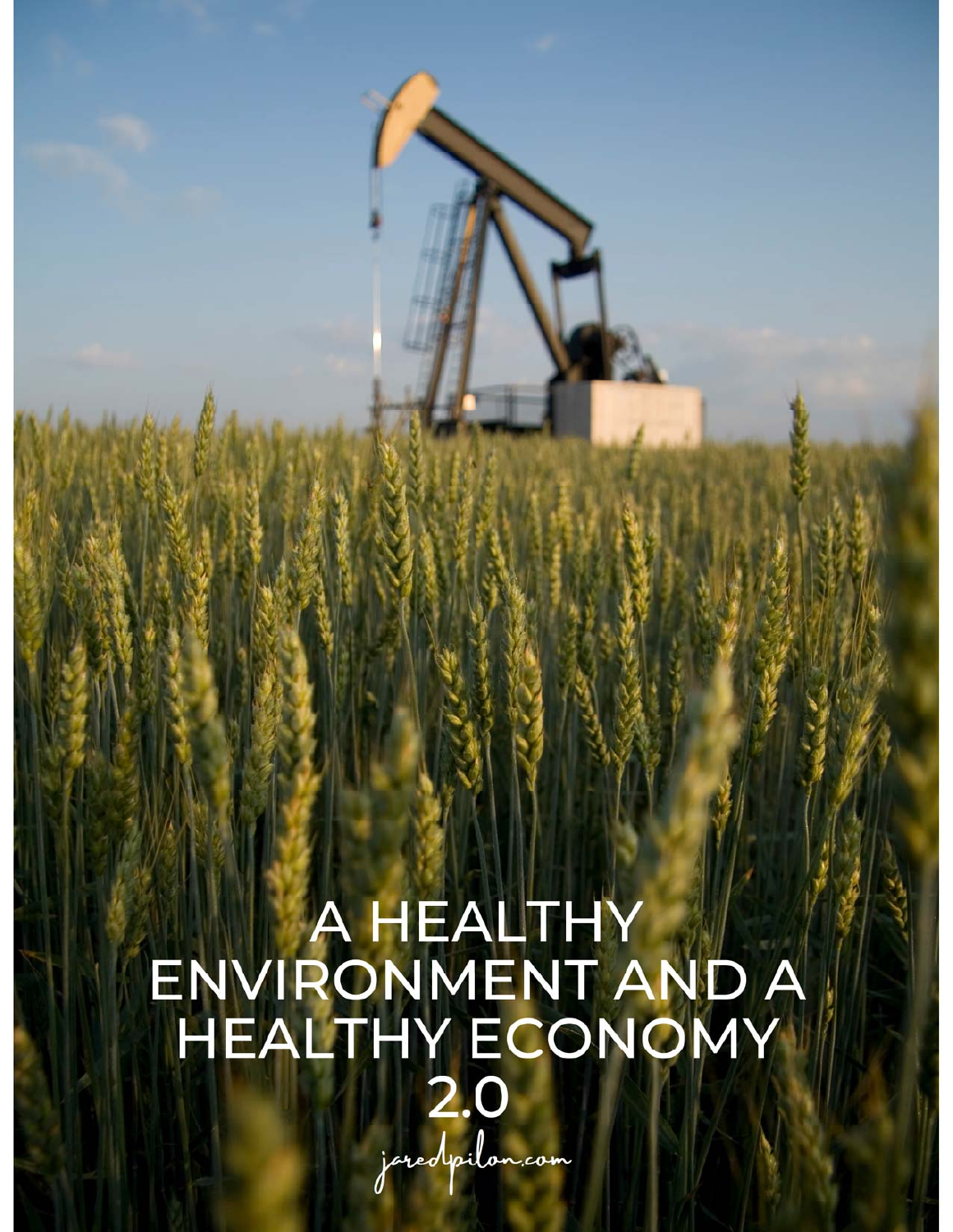# **INTRODUCTION**

We all want the same thing: a clean and responsible energy future for our children and future generations while continuing to enjoy a high standard of living.

On December 11, 2020, the Prime Minister announced a new climate plan which he claimed will help achieve Canada's economic and environmental goals. The proposed plan by Environment and Climate Change Canada (ECCC) entitled "*A Healthy Environment and a Healthy Economy*" will have an initial investment of \$15 billion of taxpayer's money. It is built on 5 pillars of action:

- **1) Making the Places Canadians Live and Gather More Affordable by Cutting Energy Waste**
- **2) Making Clean, Affordable Transportation and Power Available in Every Community**
- **3) Continuing to Ensure Pollution isn't Free and Households Get More Money Back**
- **4) Building Canada's Clean Industrial Advantage**
- **5) Embracing the Power of Nature to Support Healthier Families and More Resilient Communities**

In this paper, "*A Healthy Environment and a Healthy Economy 2.0*" I will objectively critique each pillar in the government's new climate plan and provide alternative solutions to the same issues.

This is an alternative plan that supports workers, protects lower income earners and creates economic growth while respecting the environment and focusing on the dignity of work.

This plan abandons virtue-signaling projects and relies on Canadian ingenuity to build our economy and restore Canada's role of responsible leadership in the world.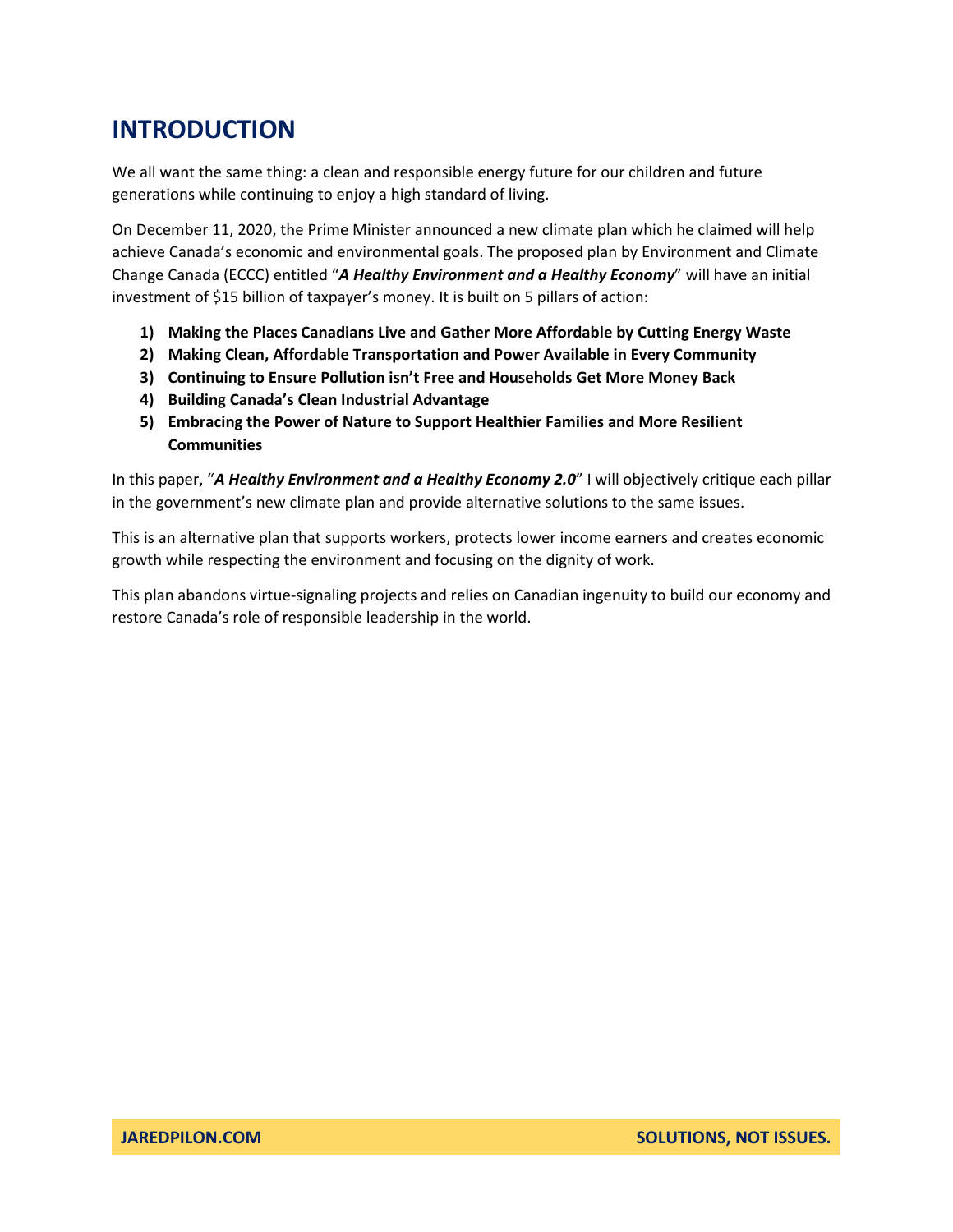# **1) MAKING THE PLACES CANADIANS LIVE AND GATHER MORE AFFORDABLE BY CUTTING ENERGY WASTE**

# **HOME RETROFITS**

# **ECCC's Plan Proposes:**

- a) \$2.6 billion over 7 years to provide \$5,000 grants for energy efficiency retrofits to your home.
- b) Increase the number of low-income households that benefit from energy retrofits.
- c) Develop a low-cost loan program that integrates and builds on existing energy audits and grants.
- d) Canada Infrastructure Bank is committing \$10 billion for the recently announced *Growth Plan*.

# **The Issues:**

- a) Given material and labour costs, \$5,000 is not sufficient to drive demand for the program.
- b) Lower income families would see little value in the grants.
- c) Interest rates are at historic lows and there are numerous opportunities for private financing.
- d) The Canada Infrastructure Bank has a reputation of mismanagement & squandering funds.

# **The Solutions:**

Passive Housing is the way of the future. In order to maximize uptake, the government should cut red tape, negotiate strong international trade deals and work with provinces to eliminate inter-provincial trade barriers. Continued money printing has resulted in an inflated housing market. This practice needs to end immediately. Through the reduction of the size of government, lower income families will have better access to jobs which will allow them to achieve a higher standard of living. If they elect to spend money on retrofits, that would be their personal decision. A full audit of the Canada Infrastructure Bank should be completed and the organization disbanded.

# **MUNICIPAL AND COMMUNITY BUILDINGS**

# **ECCC's Plan Proposes:**

- a) Invest \$1.5 billion over three years for green and inclusive community buildings.
- b) Require that at least 10% of the \$1.5 billion be allocated to projects serving First Nations.
- c) Provide local work opportunities, skills training and fair wages to underrepresented groups.

# **The Issues:**

- a) Due to the pandemic, investing in community buildings at this juncture is risky.
- b) \$150 million is not sufficient to fund projects for First Nations across Canada.
- c) There is an existing apprenticeship job creation tax credit already in place.

# **The Solutions:**

Local municipalities should be responsible for assessing local needs. This will ensure efficient delivery of services. The federal government needs to end its war on the oil and gas industry. This ideology has resulted in many Indigenous communities being unable to escape poverty. Commit to a comprehensive review of the tax code focused on reducing complexity and in favour of consumption tax.

**JAREDPILON.COM SOLUTIONS, NOT ISSUES.**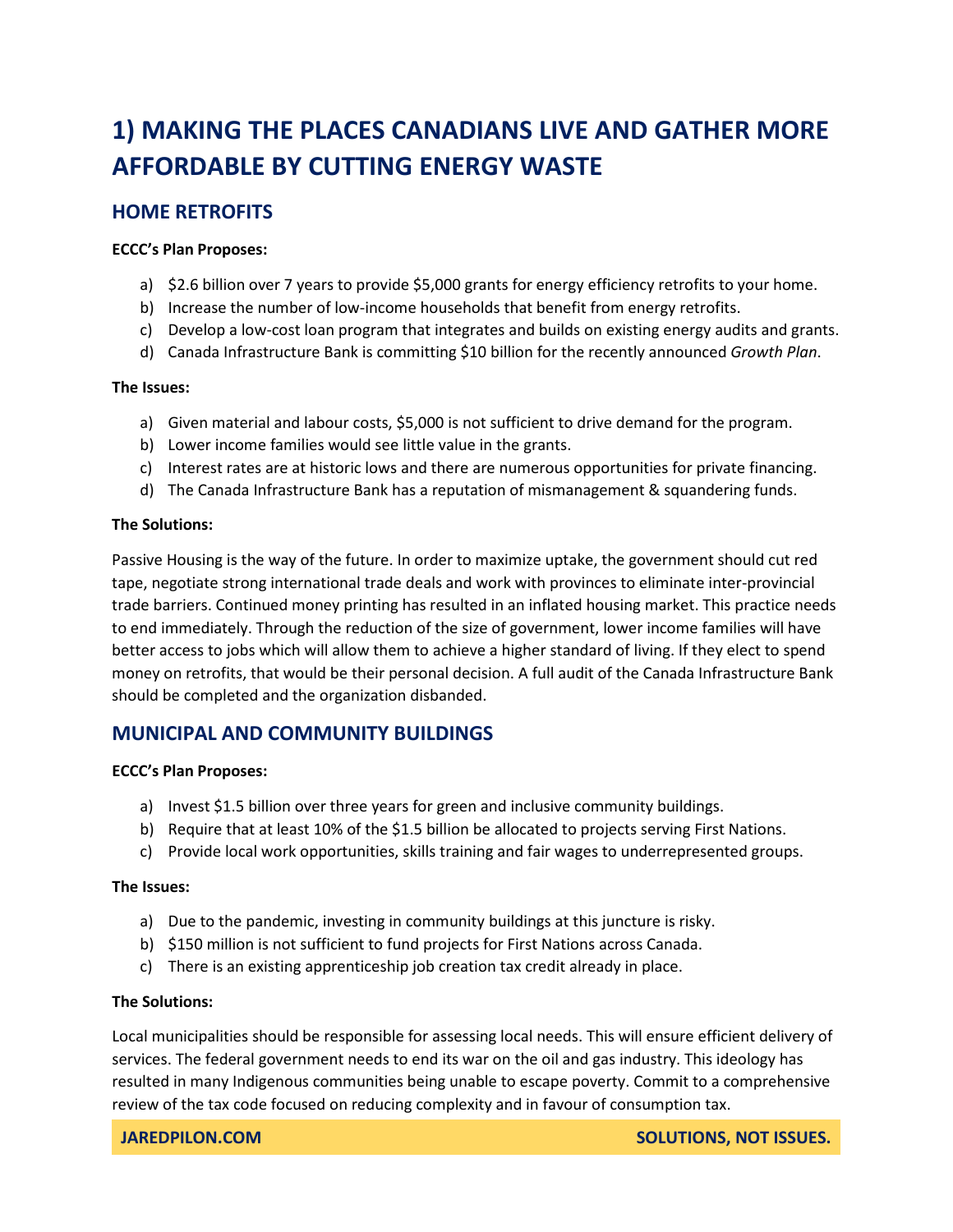# **GOVERNMENT OF CANADA BUILDINGS**

# **ECCC's Plan Proposes:**

a) Ensure all new federal buildings are net-zero.

# **The Issues:**

a) Will federal employees be returning to these facilities slated for energy efficiency retrofits?

# **The Solutions:**

The federal government should work to reduce its overall interference in the economy. This would result in less public sector employees and therefore the need to retrofit or construct new buildings. Existing federal facilities that are no longer needed could be sold and profits used to pay down debt.

# **INVESTING IN THE TOOLS TO BUILD A RETROFIT ECONOMY**

# **ECCC's Plan Proposes:**

- a) Develop a robust, low-emissions building materials supply chain.
- b) Work with provinces to develop a new model "retrofit" code for existing buildings by 2022.
- c) Conduct Canada's first-ever national infrastructure assessment.

# **The Issues:**

- a) Protectionism mechanisms such as tariffs protect a small minority of well-connected businesses.
- b) The National Building Code of Canada only becomes law when a jurisdiction adopts it.
- c) Federal government infrastructure funding is susceptible to corruption.

# **The Solutions:**

Rather than focusing on a select supply chain, government should implement policies to benefit consumers overall. Having a federal building code is important for allowing the free movement of labour throughout the country. The building code however, needs to be revised to allow both homeowners and contractors to easily interpret it and efficiently apply it to their projects. This will result in a lower administrative burden for contractors who can then focus on innovation. Government will never be as efficient as private enterprise. Reducing the size of government will help reduce red tape and corruption and ensure that Canadian tax dollars are spent efficiently within their local communities.

# **Key Takeaway:**

ECCC's document is comprised of significant corporate handouts and protectionism. In order to pursue retrofits, Canadians need to be able to access affordable goods and services. Through the reduction of the size of government, cancelling tariffs and ending corporate welfare, Canadians will benefit long-term and be able to freely invest in expanding energy efficiency retrofit technologies as they see fit.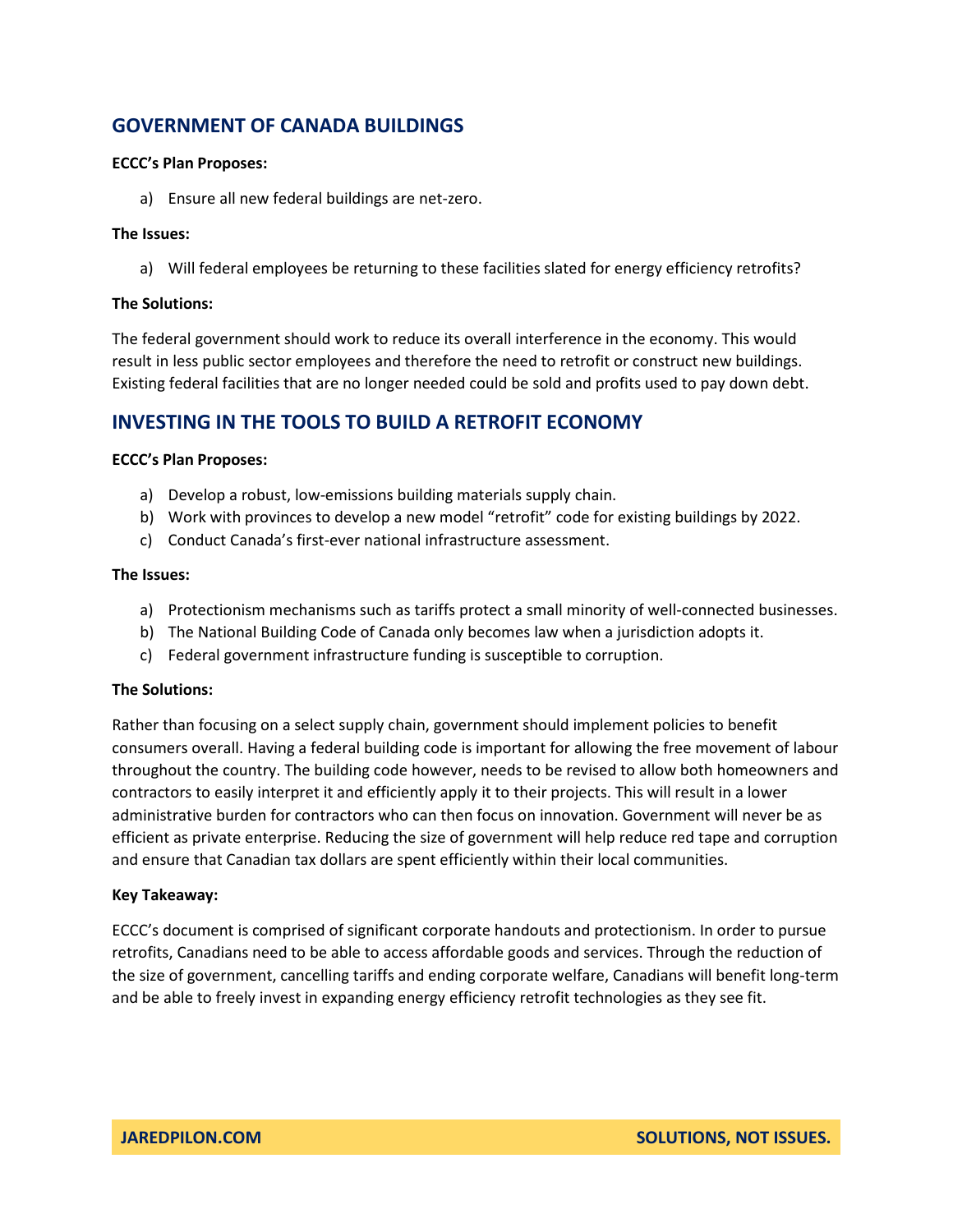# **2) MAKING CLEAN, AFFORDABLE TRANSPORTATION AND POWER AVAILABLE IN EVERY COMMUNITY**

# **MAKING ZERO-EMISSION CARS AND TRUCKS MORE ACCESSIBLE AND AFFORDABLE**

# **ECCC's Plan Proposes:**

- a) \$287 million over two years to subsidize zero-emission vehicles (EVs).
- b) \$150 million over three years for EV charging stations.
- c) Consult with the United States Administration to increase availability of zero-emission vehicles.
- d) Align Light-Duty Vehicle regulations with the most stringent standards in North America.
- e) Procure 5,000 zero-emission public transit buses through a \$1.5 billion investment.

# **The Issues:**

- a) EV subsidies will be funded by low-income families who can't afford additional taxes.
- b) Funds for charging stations not sufficient to replace gas stations.
- c) EV availability is largely found within regions that produce these vehicles.
- d) Adding further regulation to the auto industry will only drive up the cost of EVs.
- e) Those living in rural areas will not benefit from public transit funding.

# **The Solutions:**

Subsidies should be cancelled immediately. The free market will dictate EV demand and the resulting need for quick charge stations. Vehicles have become significantly more fuel efficient in recent years. This will continue if competition remains strong and businesses are able to efficiently research new technologies. Transportation options should be determined by municipalities. Providing billions of dollars to large municipalities places an unfair tax cost on those living in smaller communities or rural areas. Additionally, this funding allows municipal governments to cover inefficiencies within their own budgets. Local tax revenue should be used for local projects. This will result in significantly higher accountability and better decision making.

# **ELECTRIFYING PUBLIC TRANSIT NETWWORKS AND PROMOTING ACTIVE TRANSPORTATION**

# **ECCC's Plan Proposes:**

- a) A national strategy to deliver active transportation options, such as walking trails.
- b) 100% tax write off for commercial light-duty, medium and heavy duty EVs.
- c) Programs to make equipment used by many Canadians less polluting and more fuel-efficient.

# **The Issues:**

- a) Funds for active transportation options likely won't benefit rural areas of Canada.
- b) Further layers of tax regulation are difficult for businesses to navigate.
- c) Programing aimed at specific sectors of the economy is susceptible to corruption.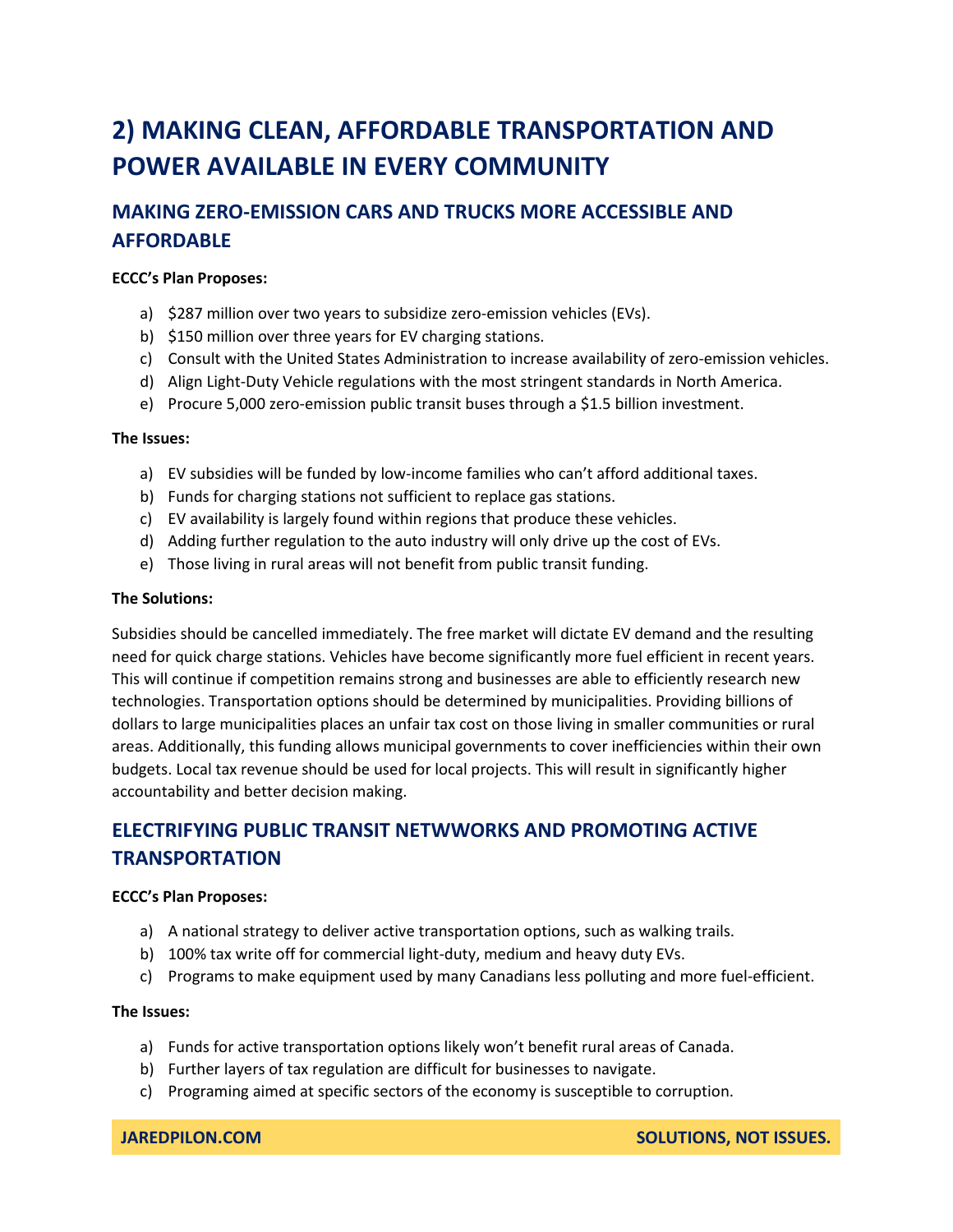Targeted programing only serves to help connected insiders. Public transportation options should be financed at the local level. This can be accomplished through the radical decentralization of the federal government. Enabling taxes to be collected locally will foster competition between the provinces. A strong regulatory and tax environment will lead to private sector investment and innovation.

# **HEAVY DUTY VEHICLES, RAIL, MARINE AND AVIATION**

# **ECCC's Plan Proposes:**

- a) Increase the supply of, and demand for, medium and heavy duty EVs in Canada.
- b) Explore options to advance zero-emission long-haul trucking.
- c) Examine options to help deploy low-carbon fuel equipment at marine, rail and aviation hubs.

# **The Issues:**

- a) Limited options exist in the medium and heavy duty EV market.
- b) This technology is emerging but has significant limitations.
- c) Low-carbon options for commercial flights is a long way from commercialization.

# **The Solutions:**

Gas powered vehicles did not replace horse and buggy because the later was banned. Vehicles become the standard means of transportation as they were more cost effective. The same applies to the adaptation of EV long-haul trucks. Instead, Small Modular Reactors propulsion technology on transport ships should be pursued as a realistic short-term option for reducing emissions on a broad scale.

# **MAKING CANADA A WORLD LEADER IN CLEAN POWER**

# **ECCC's Plan Proposes:**

- a) \$964 million to advance smart renewable energy and grid modernization projects.
- b) \$300 million to ensure rural communities can be powered by clean, reliable energy by 2030.
- c) Connect provinces with clean hydroelectricity to those dependent on fossil fuels.
- d) Launch a Small Modular Reactor (SMR) Action Plan by the end of 2020.
- e) Tax measures for the commercialization of technologies to meet Paris Agreement targets.
- f) Ensure Canada's electricity generation achieves net-zero emissions before 2050.
- g) Position Canada as a global leader in the production of batteries and other clean tech.

# **The Issues:**

- a) Canadians already pay significant fees for energy delivery and grid enhancements.
- b) If SMR technology isn't used, the costs would likely outweigh the benefits.
- c) This should only be done if provinces agree and no jobs are lost.
- d) SMR technology could be beneficial as long as not subsidized by the taxpayer.
- e) Boutique tax credits reward connected companies and hurt consumers.
- f) Setting arbitrary emissions targets in Canada when China continues to pollution is pointless.
- g) What are the environmental impacts of rare-earth metal mines? How will used EV batteries be recycled as the current process is expensive and ineffective?

**JAREDPILON.COM SOLUTIONS, NOT ISSUES.**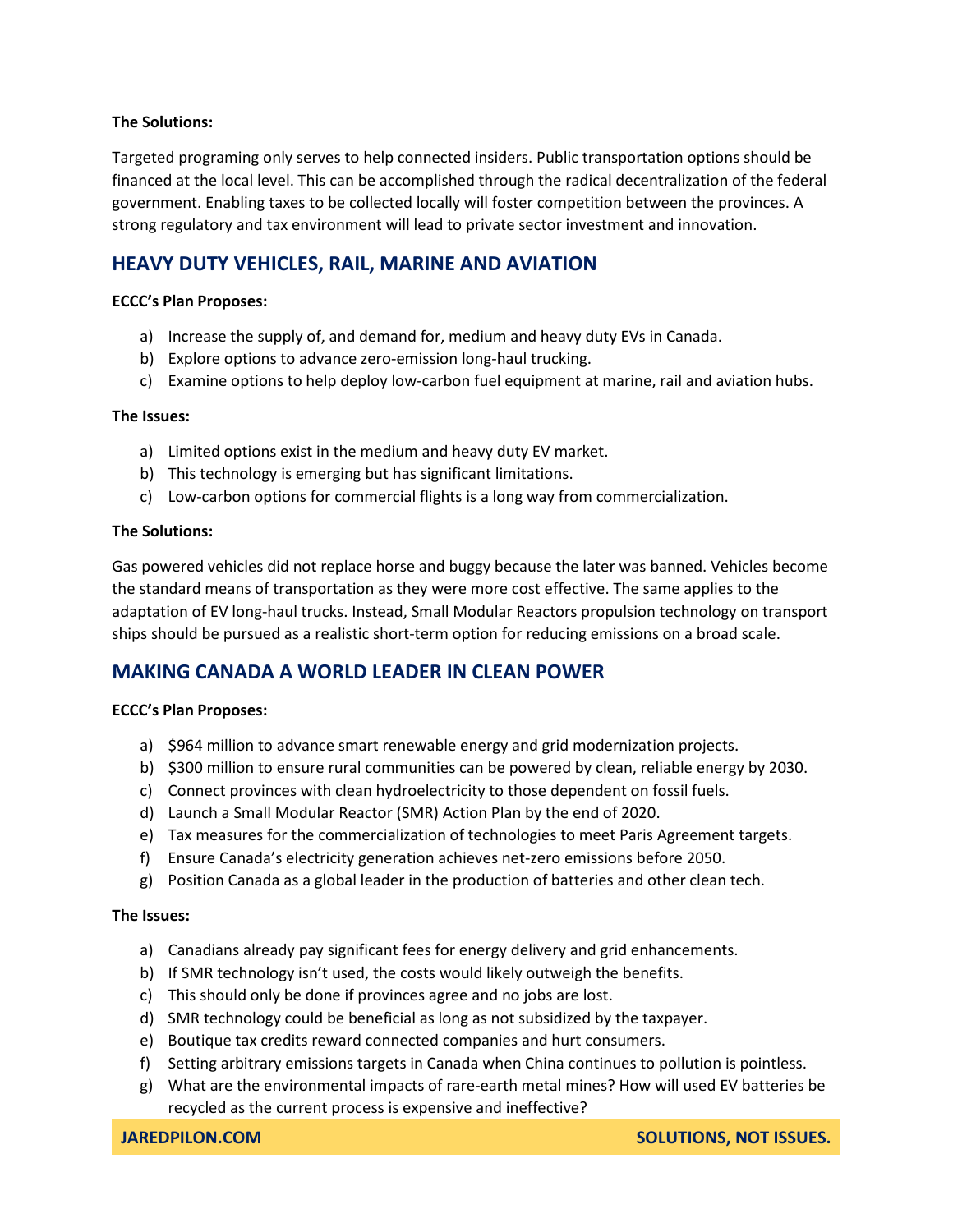Lessons need to be learned from the green energy scandal in Ontario. Municipalities should drive the discussion on energy grid upgrades. Consideration should be given by Alberta to purchase hydro power from British Columbia to be used to power oilsands operations. British Columbia would need to work with Alberta to resolve pipeline issues in return.

Connecting smaller communities to the North American power grid would come with significant cost. Focus on SMRs would provide a more cost effective solution. Any further research should be free of taxpayer subsidies. If the free market does not support the technology, it should not be pursued.

Arbitrary commitments to the Paris Accord have done nothing to reduce emissions. Instead, we should sell our technology to China and India instead of pursuing an ideological goal of net-zero emissions. Strip mining of rare earth minerals is no better than strip mining coal. Instead, we should rely on emerging technologies such as lithium mining from old oil and gas wells to source required materials as needed.

# **Key Takeaway:**

Banning current technologies before viable replacements have been discovered will lead to wide scale economic turmoil. The government needs to stop taking an active role in the economy and instead foster an environment that encourages investment through low tax and reduced regulation.

# **3) CONTINUING TO ENSURE POLLUTION ISN'T FREE AND HOUSEHOLDS GET MORE MONEY BACK**

# **THE COST OF CLIMATE CHANGE**

# **ECCC's Plan Proposes:**

a) Continue to increase the carbon tax each year until it hits \$170 per tonne in 2030.

# **The Issues:**

- a) Data from British Columbia shows emissions have rose since their tax was implemented in 2007.
- b) The Carbon Tax acts as a wealth distribution program.
- c) Lower income families and those living in rural regions will be negatively impacted the most.
- d) The proposed Clean Fuel Standard would only exacerbate the impacts of the Carbon Tax.
- e) Border adjustment carbon tax (levy) adds cost to imported goods and will hurt consumers.
- f) Implementing the Carbon Tax on non-profit organizations is wholly unproductive.
- g) It is unlikely that small businesses would be able to undertake retrofits at this juncture.
- h) Like British Columbia's carbon tax program, will the rebates eventually be eliminated?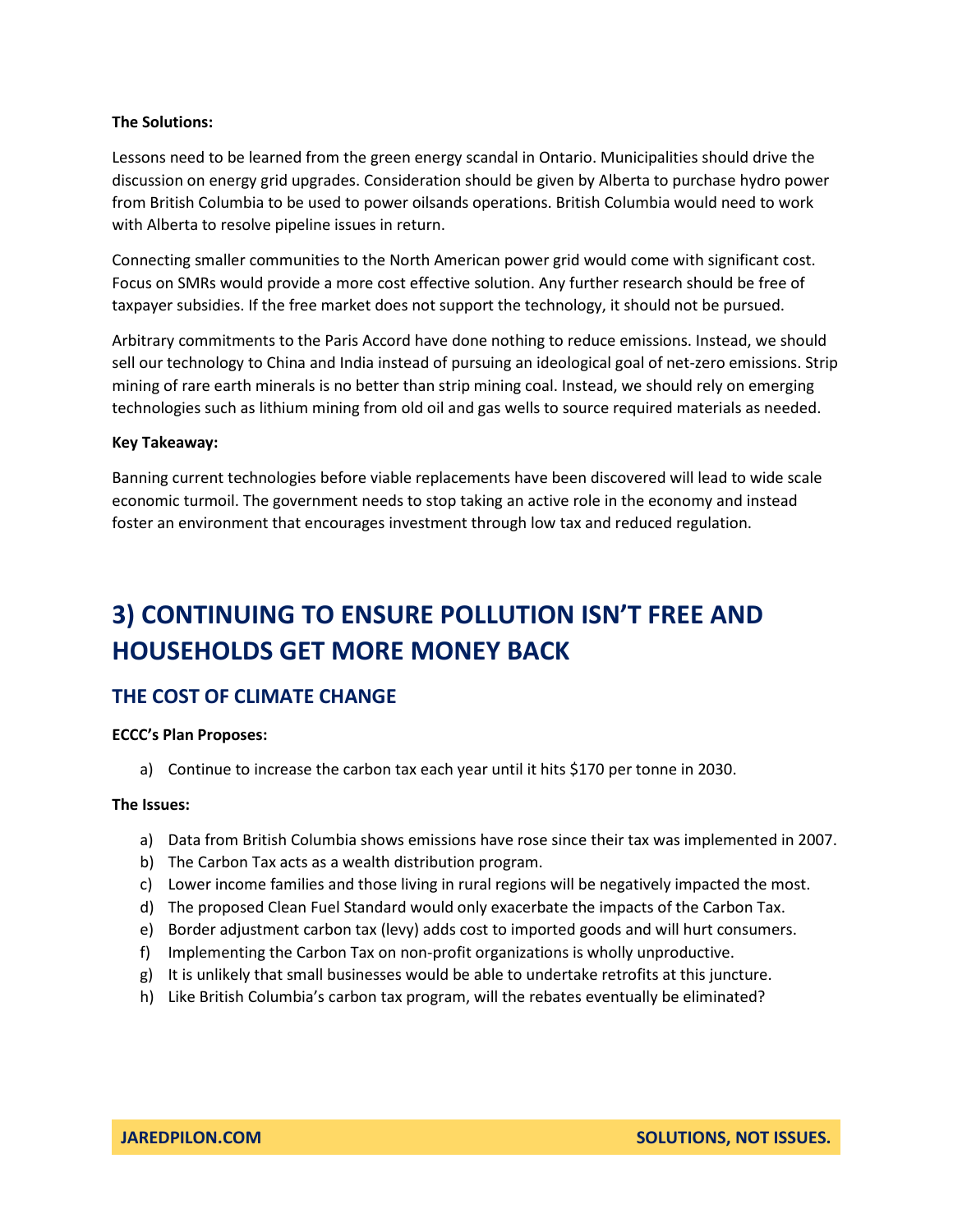Regardless of the recent Supreme Court of Canada decision to declare the existing carbon tax as constitutional, it does not mean that it is good policy. The tax should be repealed immediately. Canada is responsible for less than 2% of global emissions. Instead of focusing on eliminating our own emissions, we should be selling our technology and Liquid Natural Gas to foreign jurisdictions with significantly worse emissions records.

Canadians enjoy a high standard of living as we have access to affordable energy. The carbon tax negatively impacts lower income families as it increases the cost of basic necessities which limits the ability of these families to save and get ahead in life.

# **Key Takeaway:**

Canadians are proud of our country and take great responsibility in the protection of our environment. As evidenced above, the Carbon Tax system misses the mark in its quest to reduce emissions. Furthermore, the tax will only serve to expand the wealth gap that exists within Canada. Regulation and increased tax burdens only serve to reduce innovation and limit Canada's ability to compete in the global marketplace.

# **4) BUILDING CANADA'S CLEAN INDUSTRIAL ADVANTAGE**

# **SUPPORTING LOCAL ECONOMIES AND SMALL AND MEDIUM BUSINESSES**

# **ECCC's Plan Proposes:**

- a) Cut corporate tax rate in half for those making zero-emissions products.
- b) Consult with businesses to offer rebates, investments and supports to further reduce emissions.

# **The Issues:**

- a) Industry specific corporate tax cuts favour connected insiders and don't produce results.
- b) Boutique tax credits and programs are complex to administer and prone to corruption.

# **The Solutions:**

Canada is losing 100s of billions in private sector investment dollars due to an out-of-date tax system and an overbearing regulatory system. Adding further tax credits and incentives to our tax system will only result in further administrative burdens. The federal government needs to commit to a full review of the tax system. Reform should be aimed at implementing a consumption tax system that encourages investment. Reducing the size and scope of the federal government through decentralization will promote competition between provinces which will translate into increased private sector investment.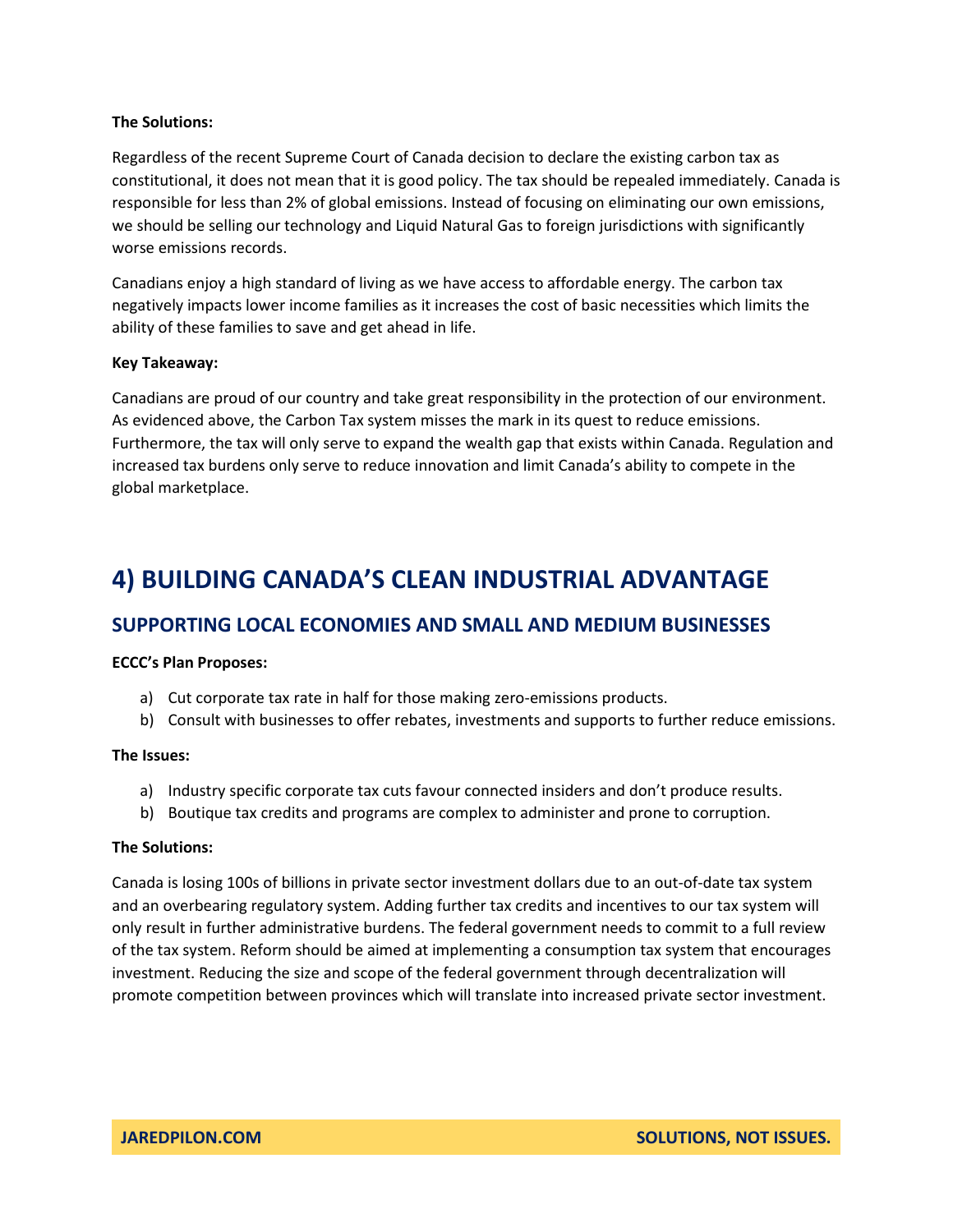# **ELIMINATING POLLUTION FROM NATURAL RESOURCE DEVELOPMENT AND HEAVY INDUSTRY**

# **ECCC's Plan Proposes:**

- a) Net-Zero Challenge to encourage large emitters to transition to net-zero emissions by 2050.
- b) \$3 billion over five years to support decarbonization and the creation of resilient jobs.
- c) \$750 million of repayable funding to oil and gas companies to reduce greenhouse gas emissions.
- d) Use proceeds from the Output-Based Pricing System to cut emissions and use clean technology.
- e) Complete the Federal Greenhouse Gas Offset System to provide compliance flexibility for OBPS.
- f) Phase-out all inefficient fossil fuel subsidies by 2025.
- g) Establish new targets for methane emissions reductions for 2030 and 2035.
- h) Achieve existing 2025 target of 40-45% reduction in methane emissions.
- i) Develop a carbon capture, use and storage strategy (CCUS).
- j) Implement the new Impact Assessment process.
- k) Increase the carbon tax to \$170/tonne by 2030 (currently at \$40/tonne).

# **The Issues:**

- a) Putting pressure on companies to achieve net-zero could result in business failures.
- b) The Net Zero Accelerator fund has significant administrative burdens.
- c) Oil and gas companies have already taken steps to reduce emissions and continue to do so.
- d) Multiple layers of regulation and tax will reduce Canadian company's ability to compete.
- e) This is in addition to the OBPS system and is currently open for consultation.
- f) Subsidies given to rail, motion picture and Ag industries are significantly higher than oil and gas.
- g) Oilsands continue to see significant decreases in methane emissions per produced barrel.
- h) More regulation is not an effective way to spur innovation.
- i) CCUS technology has been in use in oilsands production for a number of years already.
- j) Impact Assessment process with stifle major projects. Approval processes need to be expedited.
- k) The carbon tax has been ineffective in reducing emissions and increases costs of necessities.

# **The Solutions:**

Canadian businesses already face significant regulatory burdens. Further burdens will only weaken our ability to compete in an expanding global marketplace. All corporate subsidies should be eliminated. These funds serve to benefit a select group of connected insiders to the detriment of consumers overall. Only products that are commercially viable via private market financing should be accepted by Canadians. The pursuit for zero-emissions through a carbon tax escalator ignores emissions produced in other countries. Instead of taxing Canadians in an effort to drive down domestic emissions, we should be selling our technologies to the world in an effort to drive down their emissions.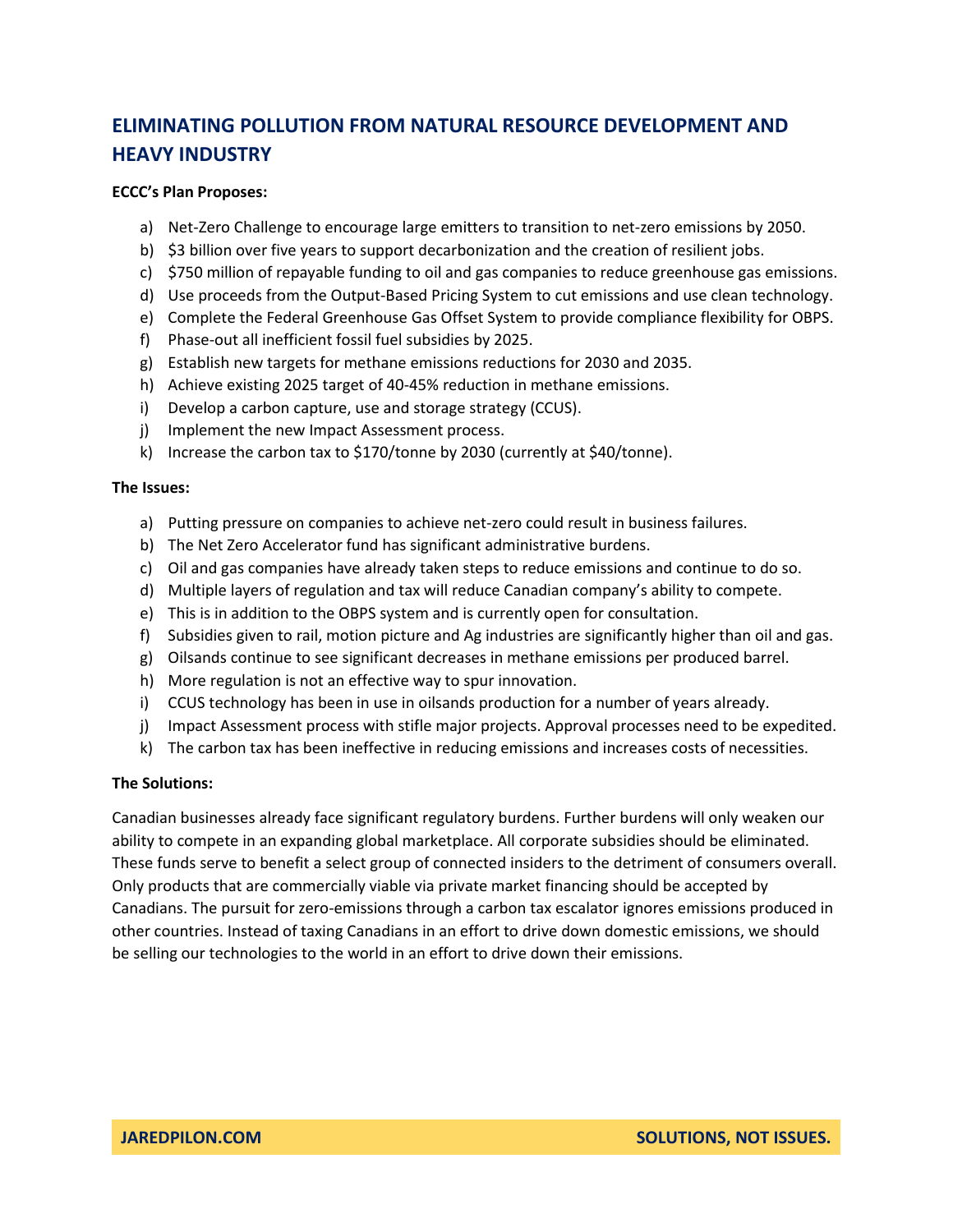# **PRODUCING AND USING CLEANER FUELS ACROSS THE ECONOMY**

# **ECCC's Plan Proposes:**

- a) \$1.5 billion in a Low-carbon and Zero-emissions Fuels Fund.
- b) Introduce Canada's Hydrogen Strategy.

# **The Issues:**

- a) Low-carbon fuels will be adopted by the market as they become viable.
- b) Companies within the oil and gas sector are best positioned to pursue hydrogen production.

# **The Solutions:**

Biofuels offer some promise although the technology is largely unproven at this time. Concerns related to higher food prices, loss of habitat, nitrous oxide production and limited use in vehicles must be overcome by the private sector first. Hydrogen, although promising, has drawbacks related to safety, storage, cost and production but should be pursued independent of government subsidies. Government should focus on reducing red tape to encourage research and development, specifically in regard to SMRs. This technology is much closer to commercialization and would be much easier to use via energy efficiency retrofit and have more significant impact on global emissions.

# **MADE-IN-CANADA MANUFACTURING**

# **ECCC's Plan Proposes:**

- a) Development of the entire battery supply chain.
- b) Attract investments and create jobs in the manufacturing of zero-emissions products.
- c) Help leading clean technology companies commercialize products and grow.

# **The Issues:**

- a) It may not be economically viable for Canada to develop entire battery supply chains.
- b) Businesses attract investments and create jobs when they operate in a competitive market.
- c) Funding to commercialize clean tech products should come from the private sector.

# **The Solutions:**

Focus should be centered on removing regulations surrounding mining projects. Canadian companies would then be able to sell the required materials needed for battery construction to other jurisdictions in a timely manner and for full market value. Mining rare earth minerals required for EV batteries would create numerous skilled labour positons. Companies such as Lion Electric (recently received provincial and federal government subsidies), could then use cheaply made EV batteries from foreign jurisdictions to market and sell their trucks and buses at more competitive pricing. This would lead to corporate growth and ultimately more manufacturing jobs.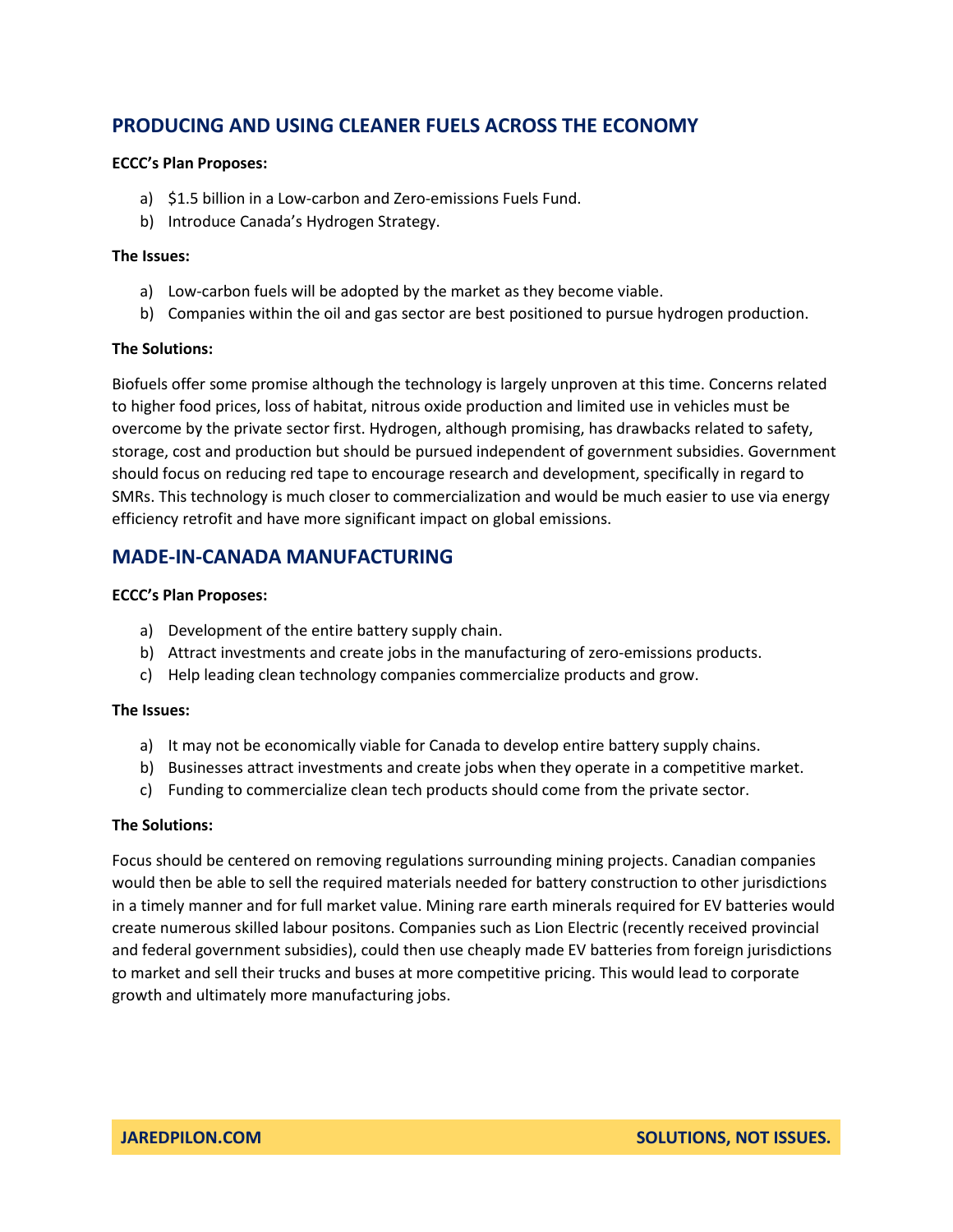# **CLIMATE-SMART AGRICULTURE**

# **ECCC's Plan Proposes:**

- a) \$165.7 million over 7 years to help the agriculture industry develop clean technologies.
- b) Set a national emission standard of 30% below 2020 levels from fertilizers.
- c) Work with provinces and territories to boost climate-smart agriculture.
- d) Help farmers diversify by producing feedstocks for biofuels.

# **The Issues:**

- a) The Ag industry does not receive credit for the vast carbon sink it operates.
- b) The carbon tax disproportionately impacts farmers. Fertilizer targets would exasperate this.
- c) The current partnership is already highly contentious. Provinces should be responsible for this.
- d) Biofuels will be developed if/when they become economically viable.

# **The Solutions:**

Growing crops as a source of heating fuel when significant portions of the global population struggle with starvation is a crime against humanity. Canadian farmers have a rich history of protecting our environment while providing food for Canada and the world. Layering additional carbon tax onto transportation or drying expenses does nothing to reduce emissions, rather it makes it harder for farmers to provide for their families. Instead of penalizing farmers, the federal government should stop interfering and allow farmers to continue innovating.

# **REDUCING WASTE**

# **ECCC's Plan Proposes:**

- a) Increase the number of landfills that collect and treat their methane.
- b) Support waste and biosolids management infrastructure such as composting.

# **The Issues:**

- a) Continuing to rely heavily on landfills and exports of plastics ignores upcoming tech.
- b) The private sector should be relied upon to develop compost solutions.

# **The Solutions:**

There are a number of projects in early development stages that aim to address waste. One particularly interesting project sees plastic waste recycled through the production of asphalt material. A pilot project is currently operating in Kneehill County, AB between the private sector and an Alberta university. In order to encourage more projects of a similar nature and without resorting to subsidies, government needs to reduce red tape.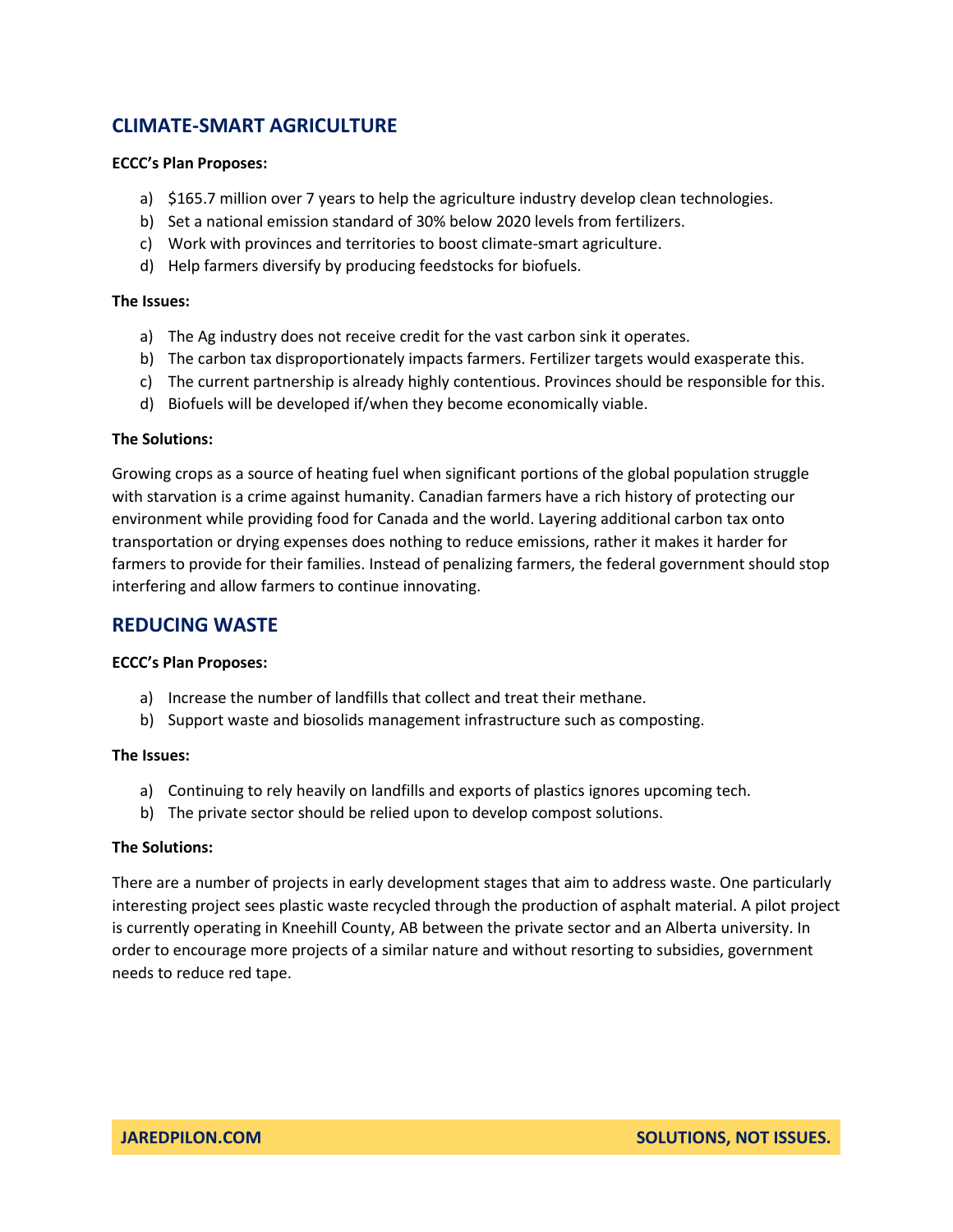# **FROM THE RESEARCH LAB TO MAIN STREET – CLEAN TECHNOLOGY**

# **ECCC's Plan Proposes:**

- a) \$750 million over 5 years to support startups and scale-up companies in clean tech industries.
- b) Use purchasing power and emerging technologies to reduce emissions in federal buildings.
- c) Help Canadian businesses navigate available federal resources.
- d) Develop tax measures to ensure that Canada has a competitive investment environment.
- e) Bring industry and academia together for research and development projects.
- f) Help large-scale technology projects leverage private capital investments.
- g) Explore opportunities to support research and development of cutting-edge clean tech.

# **The Issues:**

- a) Funding for startups should be sourced from the private sector only.
- b) Many federal buildings have sat empty over the past year, now may be a good time to sell.
- c) Tax reform that eliminated programs would eliminate the need for this administration.
- d) Boutique tax credits will not help Canada reach arbitrary emissions goals.
- e) Further funding in government selected academia only serves to fulfil ideological goals.
- f) The private sector is fully capable of matching large-scale projects with investments.
- g) Private sector companies are consistently advancing technology.

# **The Solutions:**

Governments are always looking for an "investment" in the private sector that will result in a home run and score them political points. Problem is that government operated projects are all too often plagued with corruption, mismanagement and time run overs. Using public funds to float private sector company's results in the taxpayer funding potential losses. Boutique tax credits and other similar programs should be avoided. Rather, the government should commit to a full scale tax reform that results in Canada being the most tax-friendly jurisdiction in the world. This could be accomplished through a move from income based taxation to consumption based. A consumption based tax would encourage investment and unleash the potential of the private sector within Canada. Governments do not create jobs but they create the environments that business owners operate in.

# **SKILLS DEVELOPMENT AND CAREERS**

# **ECCC's Plan Proposes:**

- a) \$35 million for the creation of the Canada Coal Transition Initiative.
- b) \$150 million infrastructure fund for economic diversification in coal transitioning regions.
- c) \$5,000 for every Canadian to gain new skills and seize the opportunities of the clean economy.

# **The Issues:**

- a) Spending money to move workers out of gainful employment is bad policy.
- b) Many communities who depended on the coal industry have turned into ghost towns.
- c) The government should not be in the business of jobs training.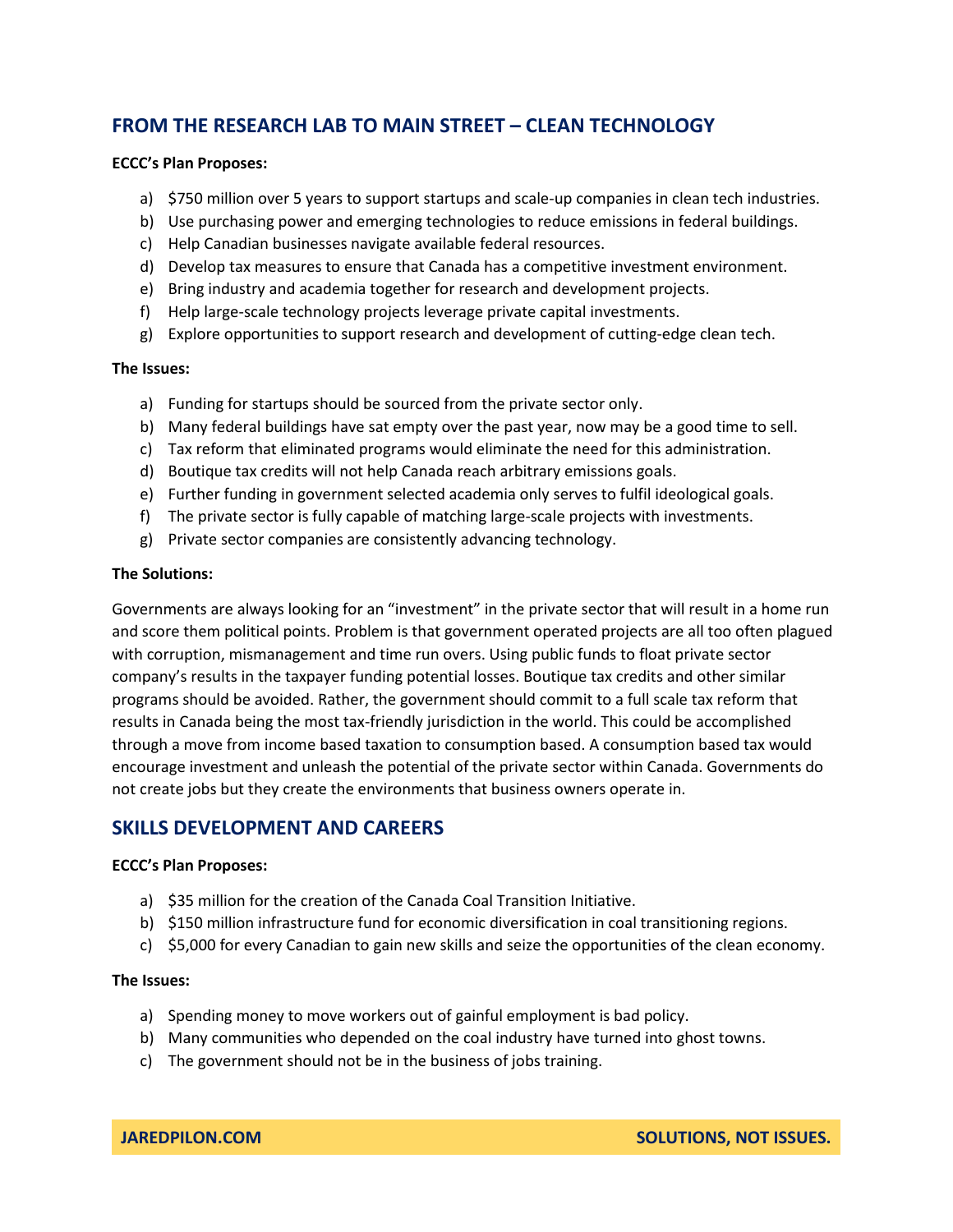The fossil fuel industry will be prominent in the global economy for years to come. The federal government must end its war on the oil and gas industry immediately. Taxpayers should not be funding programs that intentionally puts other Canadians out of work when the global economy demands the goods and services being provided. Instead of funding transition initiatives, the government should immediately repeal Bill C-48 and Bill C-69. Creating an investment climate that champions the oil and gas sector will see the private sector return to Canada's oil and gas industry, resulting in more jobs than Canada would be able to fill.

# **Key Takeaway:**

Canada's current regulatory and taxation system is not sustainable. Government bureaucracy increases on an annual basis while service decreases and Canadians receive less for their tax dollars. We need to shift to a system that taxes consumption and encourages savings, investment, innovation and wealth. Making this change won't be easy but it is necessary if we are to regain our competitive edge in the global market.

# **5) EMBRACING THE POWER OF NATURE TO SUPPORT HEALTHIER FAMILIES AND MORE RESILIENT COMMUNITIES**

# **ECCC's Plan Proposes:**

- a) \$3.16 billion over 10 years to plant two billion trees.
- b) \$631 million over 10 years to restore wetlands, peatlands, grasslands, and agriculture lands.
- c) \$98.4 million over 10 years to establish a new Natural Climate Solutions for Agriculture Fund.

# **The Issues:**

- a) According to a recent report, these trees will actually cost \$5.94 billion.
- b) This type of funding should be provincial responsibility so it directly benefits those paying.
- c) Farmers are unfairly impacted by the carbon tax and contribute greatly to Canada's carbon sink.

# **The Solutions:**

There are numerous examples of successful collaboration between Indigenous communities and the private sector in the development of pipelines. These include Coastal GasLink, Keystone XL, Trans Mountain Pipeline and others.

In order to further this relationship, the government needs to fulfill its promise to end long-term drinking water advisories on all First Nation reserves immediately. Strong relationships are built on trust. The consistent failure to end drinking water advisories does not build the required trust needed to work on other projects. Similarly to pipeline projects, the work to end drinking water advisories should be completed by First Nation businesses and community members wherever possible. Through collaboration and respect, we can move forward and build a better future for all Canadians.